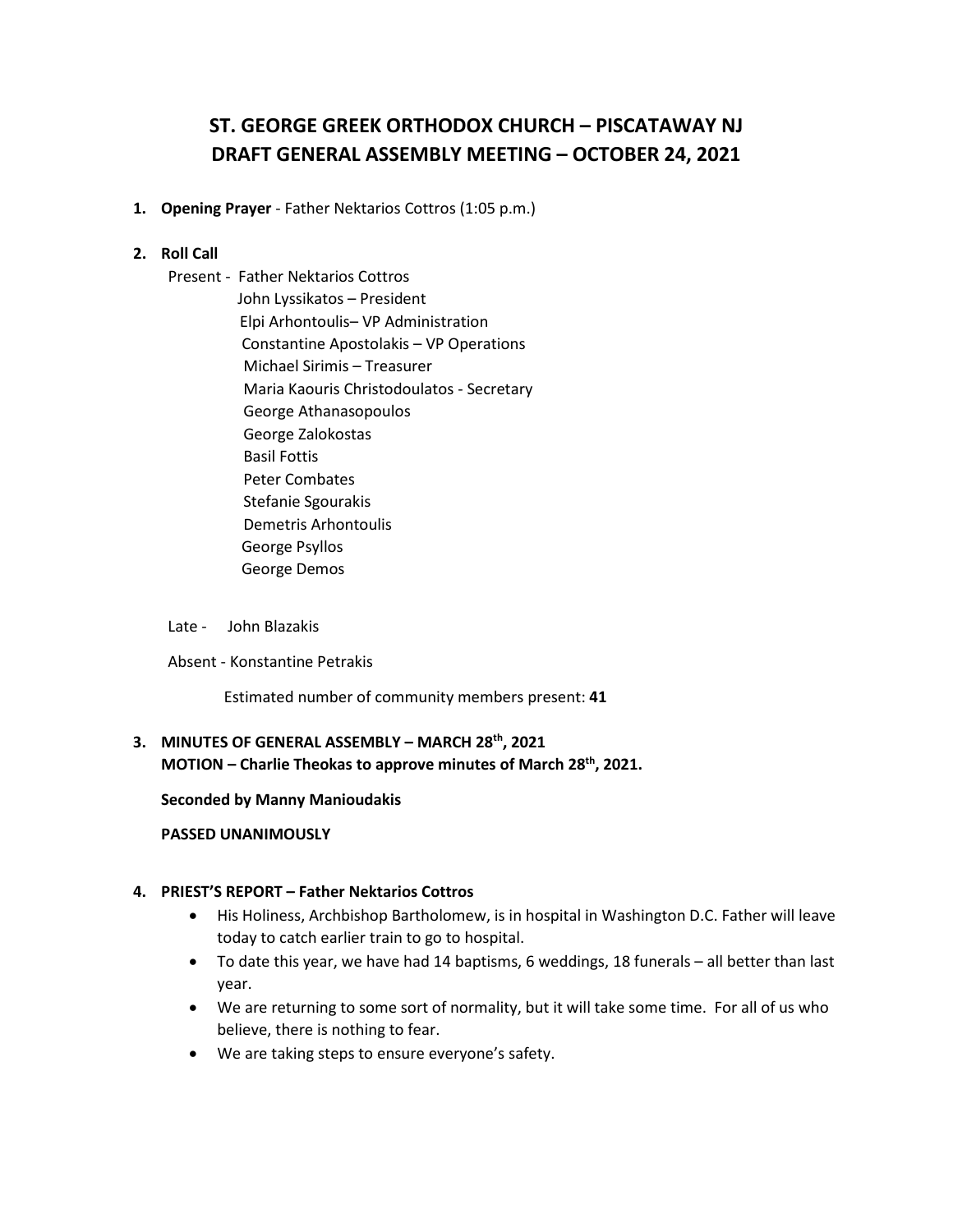- As we move forward, we are looking to increase participation in the life of the church. A challenge for each of us is to bring into the community five individuals, or even better, families.
- Communicate with Father freely.

# **5. PRESIDENT'S REPORT – John Lyssikatos**

- Pleasure to work with the Board
- Slow attendance in church and return to normalcy
- Dance cancelled
- Successes:
	- o Holy week went very well
	- o Challenges worked through
	- o Festival was successful
	- o Reopening of Greek and Sunday Schools
	- o Rutgers Parking had best year ever thanks to the wonderful work of many and
	- o especially Constantine Apostolakis, Peter Combates and \_\_\_\_\_ Hirshman.
	- o Achieving financial stability
	- o Stewardship remains a challenge addressed in later segment

# **6. VICE PRESIDENT – ADMINISTRATION – Elpi Arhontoulis**

- Cleaning crew working on securing cleaning company for three days, in addition to having Jerry Moschonas.
- Office two part-time positions Eleni and Stavro; office hours reduced and are now 10:00 a.m. to 4:00 p.m.
- Two Greek teachers were hired
- Questions/input from community members relating to cleaning position and cleaning of church:
	- o Whether position assumed by Jerry Moschonas when Kostas Aopostolakis left will be advertised – answer is that it will.
	- o Need to sanitize classrooms

# **7. VICE PRESIDENT – OPERATIONS- Constantine Apostolakis**

- There are six properties we rent out
- Some of the properties have had issues with rent, a few receiving governmental subsidies

# **8. TREASURER'S REPORT – Michael Sirimis**

## • **Results reflect financials through August 31, 2021.**

o Variance in General Fund (Operations) \$56,062 – positive o Variance in Capital Fund **by Capital State 1** (See State 1952,026 - positive o Net variance **business and the Contract State of the S108,088** better than projected o Results this year compared to last \$151,715 better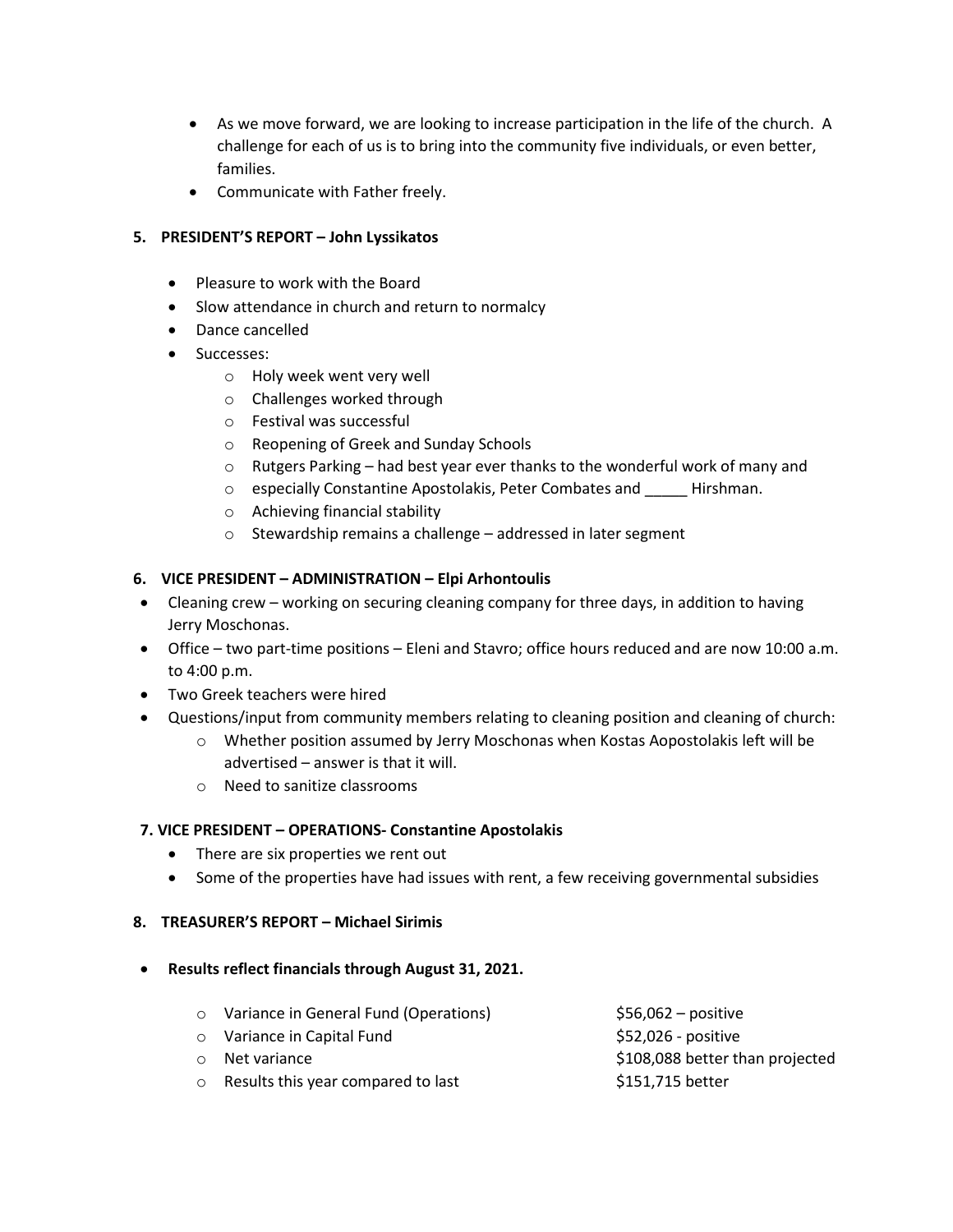| $\circ$ Total Cash Balance - August 2021 | \$460, 120 |
|------------------------------------------|------------|
| ○ Restricted Funds Balance               | \$142,332  |
| $\circ$ Total Liabilities                | \$395,914  |
| $\circ$ Adjusted Total Liabilities       | \$316,746  |

- Shoutout to Mike from Jim Solomos for his handling of the financials during this difficult time this instills faith in the Board and what it has been doing.
- Question about whether there is any intent to sell existing stocks. Mike Sirimis responded that stocks have been up and down, and we are continuing to monitor; need to establish a committee that can evaluate path forward.
- **9.** Questions about money earmarked for payment to the Metropolis, and how restricted funds can be accessed. Mike responded that payment back to Metropolis represents amount owed from 2020, which we will be paying back. Restricted funds can be accessed for whatever may need to be done based on organization's decision to remove restriction if warranted.

# **10. OLD BUSINESS - John Lyssikatos**

## **PARKING LOT:**

- Board working with the Township which is doing work on Riverview we are coordinating on matters affecting us.
- We are looking at piping the ditch and have received approval from the New Jersey Department of Environmental Protection (NJDEP) for doing that. Will be looking for engineering firm to prepare a design. This is an important and very positive development.

# **57 RIVERVIEW AVENUE - Costas Apostolakis**

- Extends his thanks to Nick Kambitsis for his work contributing to the approval of the ditch piping.
- All utilities have been brought to the 57 Riverview property (gas, water, sewer).
- Will need to clean up lot and currently thinking about subdivision to four lots.
- John Lyssikatos added that it is up to us to figure out what our vision is for this property.
- John Blazakis pointed out that this property is ours because of George Gussis.

# **11. NEW BUSINESS: John Lyssikatos**

## **ELECTIONS- NOMINATIONS**

Selection of Election Committee:

Following nominations were made for the Committee:

- Demetris Arhontoulis nominates Charlie Theokas to head Committee accepts
- John Blazakis nominates John Kalogridis accepts
- George Athanasopoulos nominates Evelyn Tsiadis accepts
- John Blazakis nominates Manny Manioudakis accepts
- George Zalokostas and Costas Apostolakis designated as Board liaisons with Election Committee.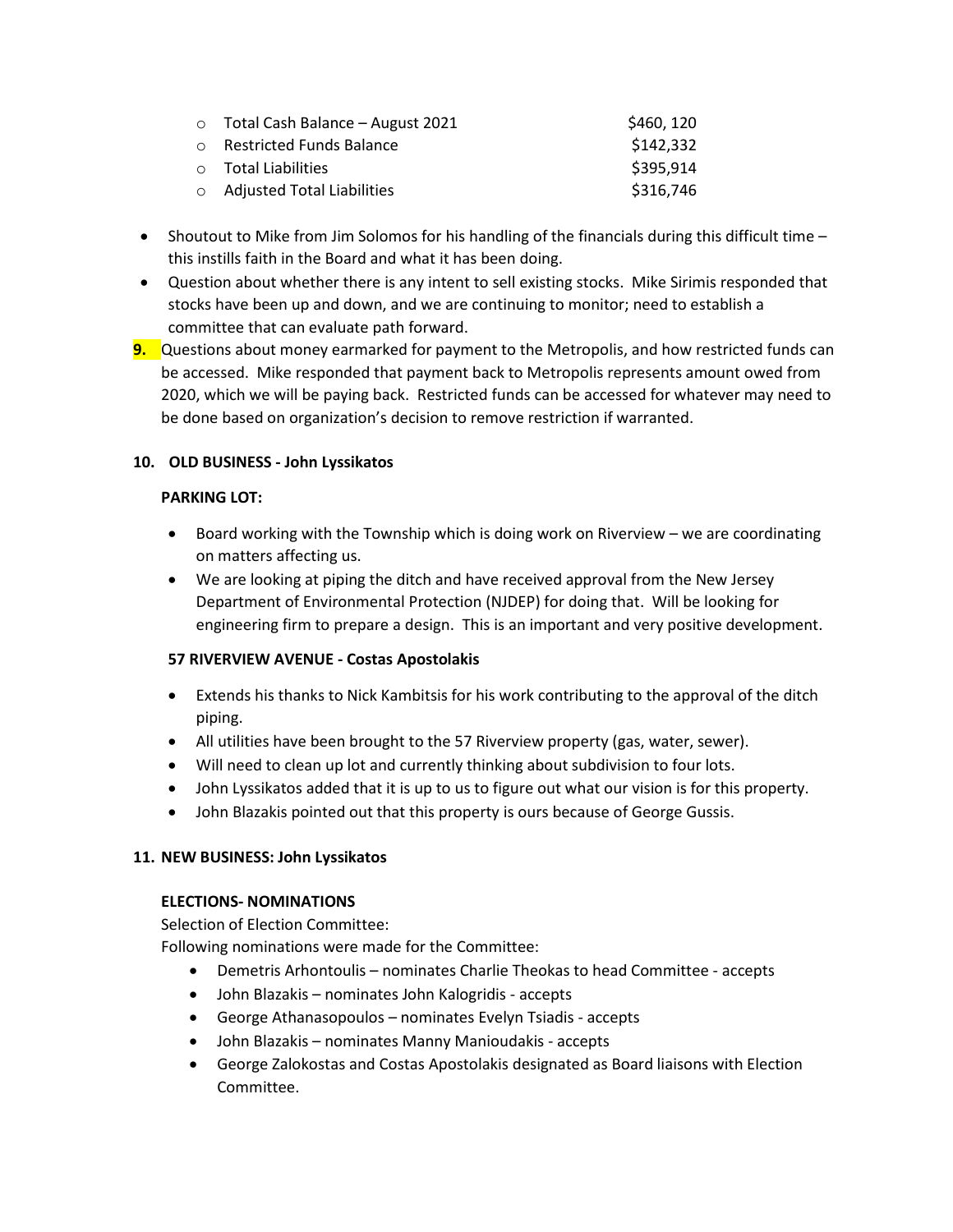Charlie Theokas moves to open nominations:

- Manny Manioudakis nominates Vassilis Keramidas- accepts
- Bill Fottis nominates Stefanie Sgourakis accepts
- George Zalokostas nominates Eleni Parlapanides accepts
- Costas Apostolakis nominates George Athanasopoulos accepts
- Elpi Arhontoulis nominates John Blazakis accepts
- Peter Comabtes nominates George Demos accepts
- George Athanasopoulos nominates Dean Solomos accepts
- George Psyllos nominates Mike Sirimis accepts
- John Lyssikatos nominates Lambros Bourodimos accepts
- Irene Drakopoulos nominates Jimmy Solomos accepts
- Evelyn Tsiadis nominates John Lyssikatos accepts
- Maggie Stavrianides nominates Elpi Arhontoulis declines
- Maggie Stavrianides nominates Mike Sirimis previously nominated and accepted
- Costas Apostolakis nominates George Petrantonakis declines
- Irene Drakopoulos nominates Virginia Theokas declines
- George Psyllos moves to close nominations.

## **NO OTHER NEW BUSINESS**

## **12. COMMITTEE REPORTS:**

## **STEWARDSHIP COMMITTEE – John Lyssikatos/Mike Sirimis**

- o Report reflects data through September 30, 2021:
- $\circ$  Average pledge in 2021 is \$513, higher than average pledge of \$445 in 2020
- o Number of pledges 402, showing a continued downward trend
- o Action Plan for 2021 and Beyond:
	- $\triangleright$  Engage community through active outreach, social media, census/survey (final stages)
	- $\triangleright$  Target personalized mailings and networking meetings meet and greet events
	- $\triangleright$  Bring in young people and get them engaged. Examples include reaching out to newlyweds and new parents that did not continue being stewards after their respective sacrament.
	- $\triangleright$  Reach out to the over 1,000 people on our mailing list that are not active members/stewards
	- Continue communications through St. George Voice, Weekly bulletins, social media, etc.
	- $\triangleright$  Raise community awareness of the overall financial situation of our church potentially utilitize Voice of Saint George to communicate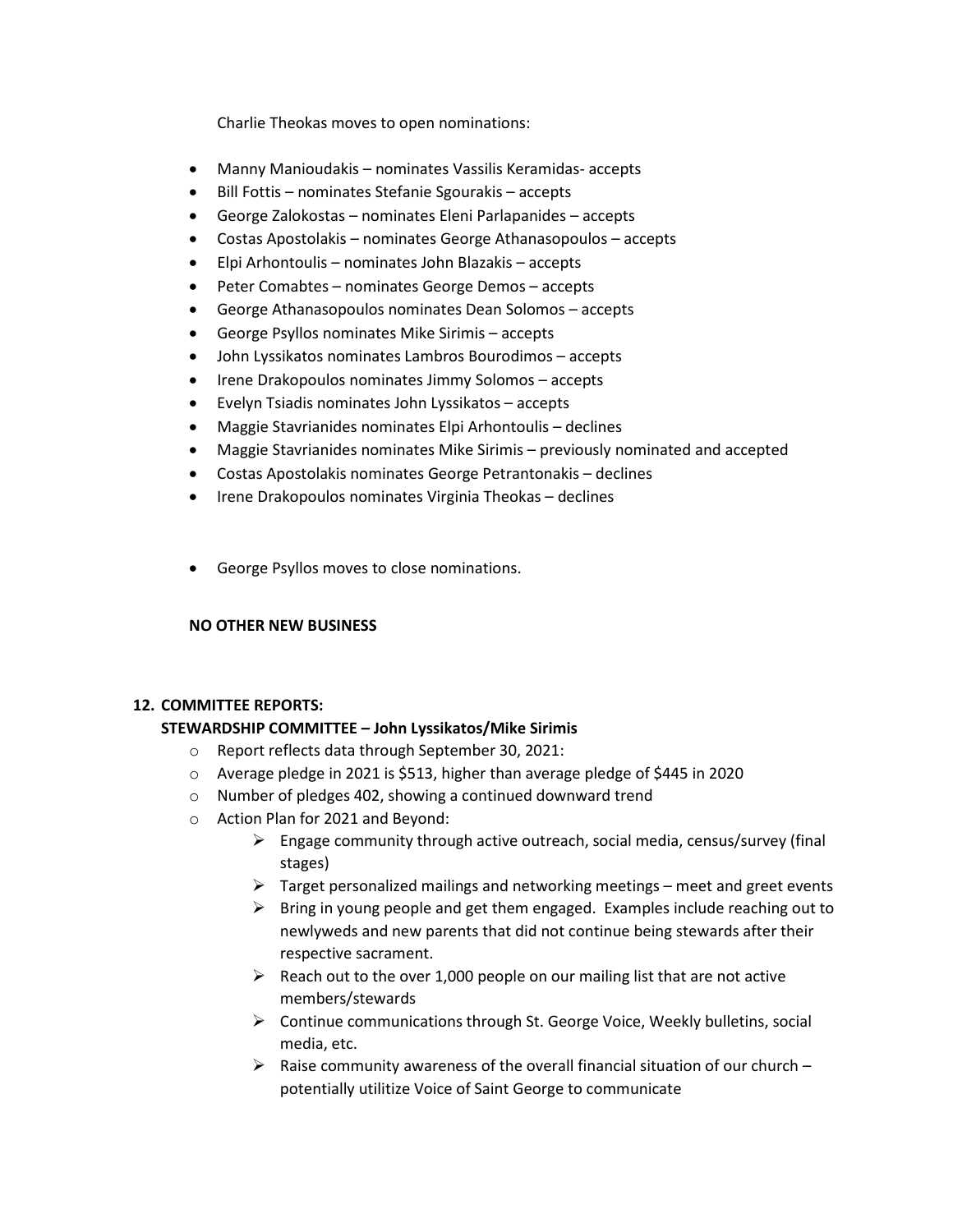$\triangleright$  Education surrounding Stewardship vs Dues

## **GREEK SCHOOL – Maggie Stavrianides – Chairperson of Greek School**

- Thanks Father and Dr. Keramidas for all their past work which has been outstanding.
- Have hired two new teachers
- Creating succession plan
- We have 119 total students representing 73 families; school operates 5 days a week and is staffed by 5 teachers.
- Classes are in person except for sixth grade conversational class taught by Mrs. Kourti-Gavala which is held virtually due to the teacher's schedule.
- Greek School Committee meets bi-monthly and is open to teachers/PTO members and parents to attend and bring forward any issues for discussion.
- Ellinopoula Program introduced by the Niarchos Foundation, is an online program voted as best learning platform for kids. The Board of Trustees has subsidized the cost of the program at \$25/person. Training will be provided to Greek School teachers on utilization of the program and ultimately program will be made available to the parents of the children.
- Archdiocese program will include background checks and training for anyone that is involved with children.
- Question about why the Regents class is not currently being offered. The class was taught by Kiria Sophia who has retired and has not been re-assigned. Maggie Stavrianides indicated that this needs to be looked into.
- Irene Drakopoulos commented that the Greek School Committee is excellent; she asked that the Committee continue to educate/train teachers and reinforce appropriate teacher behavior.

# **SUNDAY SCHOOL REPORT - Elpi Arhontoulis on behalf of Paul Stevens**

- Beginning in September 2021, Sunday School children returned to the classroom. Have been practicing social distancing and masks. Following all government requirements and directions of Father and Board.
- Teachers to be commended for the tremendous job they are doing.
- Continuing with the ecclesiastical education of the children and instilling in them Orthodox values.
- Saint George Music Program intent is to provide age-appropriate lessons in hymnology.
- Support of several charities, e.g., Habitat for Humanity, currently raising funds to participate in a build project.
- Other special projects, etc.
- One of the concerns is attendance, about 200 children are registered but only about half attend at any given time.
- We have need for teachers, if interested may contact Paul, Maggie or Lemonia.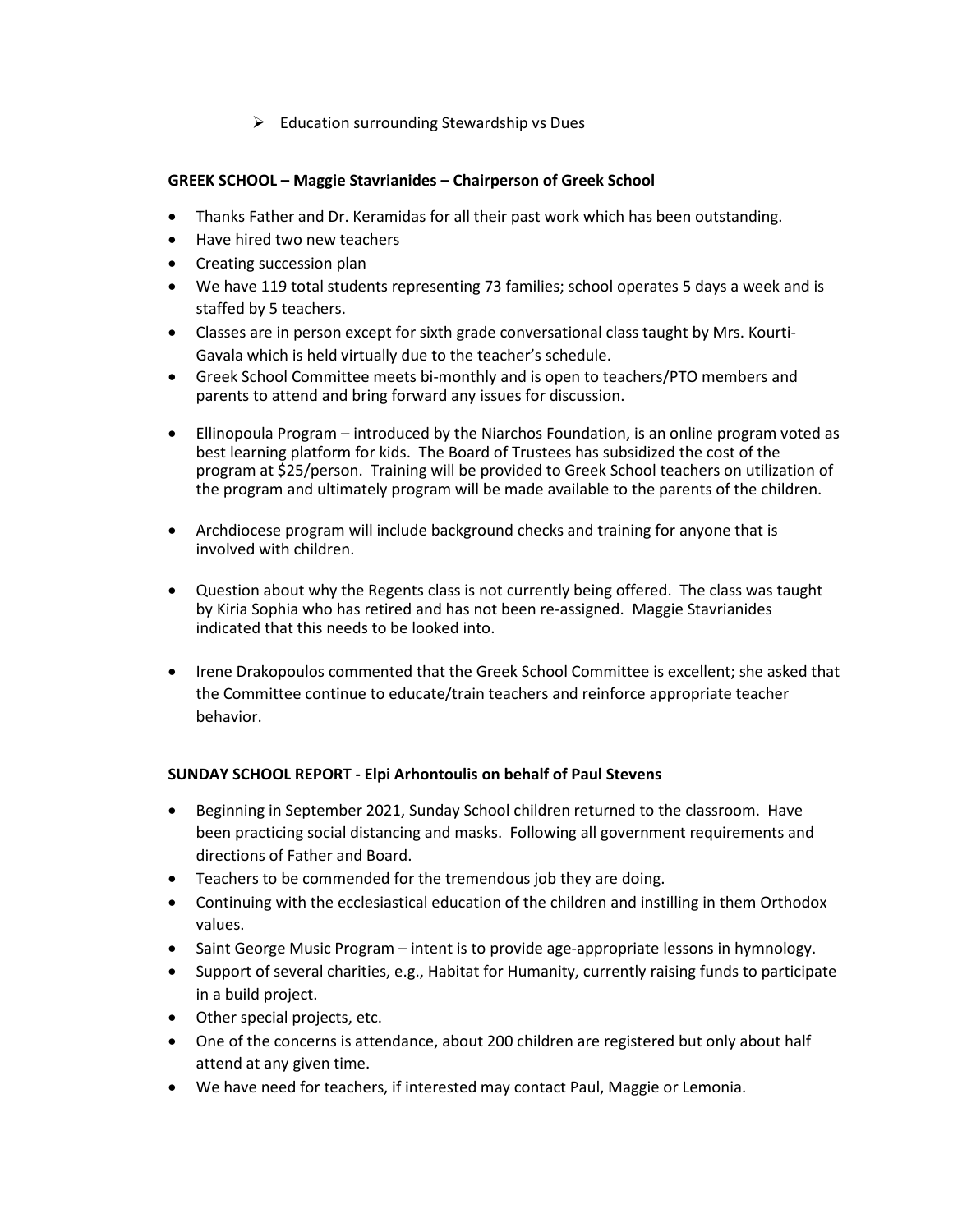## **PTO – Irene Drakopoulos**

- In person for 2021/2022 school year
- Purpose of organization is to perpetuate faith
- Father is advisor
- Excited to bring in new families
- Gingerbread kits December 2020 purchased and delivered to each PTO member registered for the year to go to every home.
- In person sale for lambades in March and April 2021.
- Sunday and Greek School year-end receptions
- Happy that organization has a lot more volunteers; if anyone is interested, they are welcome.
- Continue to manage Greek costumes all clean and ready to go. Some of these costumes are owned by the Greek School.
- Question raised about frequency of PTO meetings. Irene Drakopoulos indicated that communications regarding meetings go to the PTO members. People vote at the June meeting.

## **GOYA REPORT** – **Eleni Apostolakis**

- There are nine advisers, 60 members
- Remain active as best as possible in view of COV-ID considerations
- Some activities virtual; no sports during COV-ID but now coming back
- Last weekend retreat in the Poconos; other events include Boston trip, gyro sale today
- Request that kids attend Sunday School
- Overall, things going very well, meeting monthly, kids looking for activities

Question on whether Boston trip is being reconsidered in view of the increased costs this year. Eleni indicated that Kostas Petrakis is looking into the cost of transportation, and they will be evaluating.

## **FESTIVAL**: **George Athanasopoulos**

- Grossed \$105K from virtual festival; netted \$68K.
- Very successful overall; had some complications but were able to overcome them.
- Next month will be starting to talk about next year' festival.

## **PHILOPTOCHOS – Despina Starakis Fottis**

- New Chairperson of Philoptochos
- Humbled and honored to have position and filling very large shoes
- With help of Virginia Theokas and Board, hope to move organization forward in a very successful way.